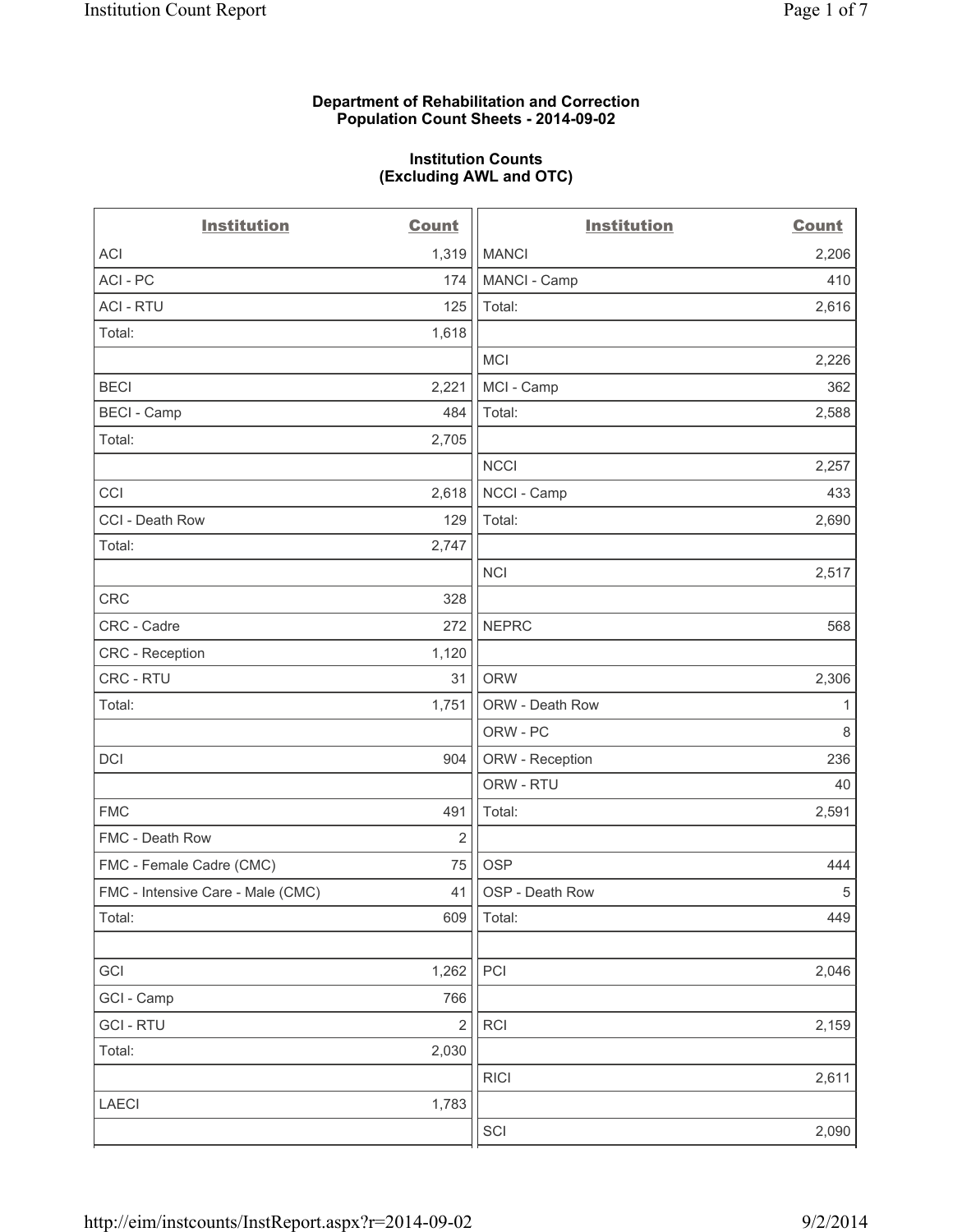| LECI                     | 1,974 |                |                          |        |
|--------------------------|-------|----------------|--------------------------|--------|
| LECI - Camp              | 179   | <b>SOCF</b>    |                          | 1,072  |
| Total:                   | 2,153 | SOCF - RTU     |                          | 59     |
|                          |       | Total:         |                          | 1,131  |
| LOCI                     | 2,283 |                |                          |        |
|                          |       | <b>TCI</b>     |                          | 1,085  |
| <b>LORCI</b>             | 268   | TCI - Camp     |                          | 444    |
| LORCI - Cadre            | 228   | Total:         |                          | 1,529  |
| <b>LORCI - Reception</b> | 1,053 |                |                          |        |
| Total:                   | 1,549 | <b>TOCI</b>    |                          | 1,016  |
|                          |       |                |                          |        |
| <b>MACI</b>              | 1,015 | <b>WCI</b>     |                          | 1,305  |
| MACI - Minimum           | 1,423 | <b>WCI-RTU</b> |                          | 95     |
| MACI - Youth             | 26    | Total:         |                          | 1,400  |
| Total:                   | 2,464 |                |                          |        |
|                          |       |                | <b>Total Population:</b> | 50,597 |

\* The Total Population includes 37 Offenders with Reason Codes 30 & 31.

\*\* The Total Population includes 29 Offenders with Reason Code 0A.

#### **Male Population by Security Level (Include AWL and Exclude OTC)**

|                        | $\frac{1}{2}$ |            |          |              |
|------------------------|---------------|------------|----------|--------------|
| <b>Security Level</b>  | <b>Body</b>   | <b>AWL</b> | $(-OTC)$ | <b>Total</b> |
| Total Level 5          | 115           | 0          | 0        | 115          |
| Total Level 4          | 1,717         | 18         | 18       | 1,717        |
| Total Level 3          | 11,002        | 125        | 89       | 11,038       |
| Total Level 2          | 17,618        | 259        | 176      | 17,701       |
| <b>Total Level 1</b>   | 15,775        | 203        | 110      | 15,868       |
| <b>Total Death Row</b> | 137           |            |          | 137          |
| <b>Total Male</b>      | 46,364        | 606        | 394      | 46,576       |

# **Female Population by Institution (Include AWL and Exclude OTC)**

| <b>Institution</b>       | <b>Body</b> | <b>AWL</b> | <u>(-OTC)</u> | <b>Total</b> |
|--------------------------|-------------|------------|---------------|--------------|
| DCI                      | 904         | 14         | 9             | 909          |
| <b>FMC</b>               | 23          | 3          |               | 26           |
| FMC - Female Cadre (CMC) | 75          |            | O             | 76           |
| <b>NEPRC</b>             | 568         | 10         | 4             | 574          |
| <b>ORW</b>               | 2,306       | 56         | 27            | 2,335        |
| ORW - Death Row          |             | 0          | O             |              |
| ORW - PC                 | 8           | 0          | O             | 8            |
| ORW - Reception          | 236         |            |               | 236          |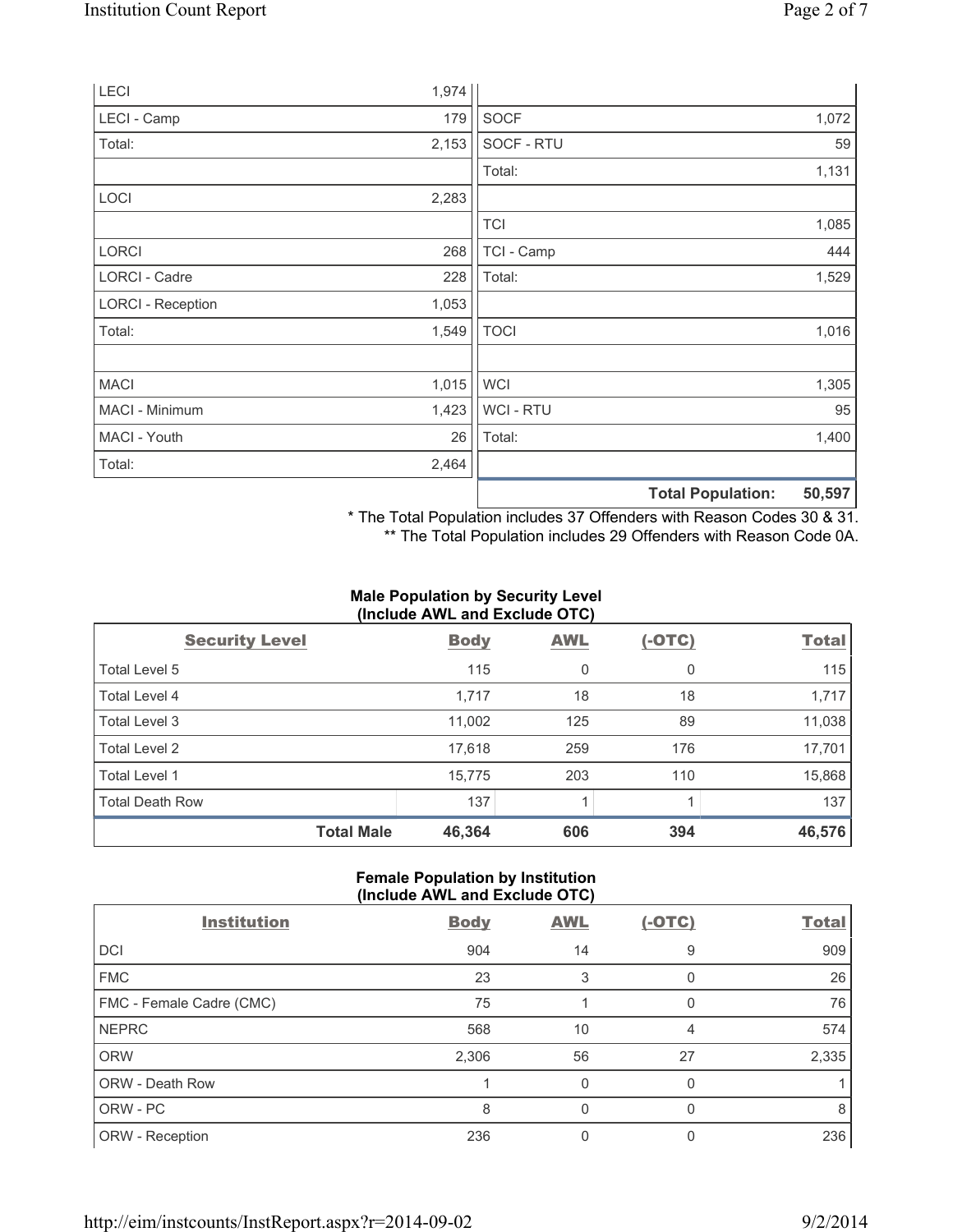| ORW - RTU |                          | 40     |     |     |        |
|-----------|--------------------------|--------|-----|-----|--------|
|           | <b>Total Female</b>      | 4.161  | 84  | 40  | 4,205  |
|           |                          |        |     |     |        |
|           | <b>Total Population:</b> | 50,525 | 690 | 434 | 50,781 |

# **Male Population by Institution: Security Level 5 (Include AWL and Exclude OTC)**

| <b>Institution</b>   | <b>Body</b> | <b>AWL</b> | $(-OTC)$ | <b>Total</b> |
|----------------------|-------------|------------|----------|--------------|
| <b>OSP</b>           | 115         |            |          | 115          |
| <b>Total Level 5</b> | 115         |            |          | 115'         |

# **Male Population by Institution: Security Level 4 (Include AWL and Exclude OTC)**

| <b>Institution</b>                | <b>Body</b>    | <b>AWL</b>          | $(-OTC)$            | <b>Total</b>              |
|-----------------------------------|----------------|---------------------|---------------------|---------------------------|
| <b>ACI</b>                        | $\overline{2}$ | $\mathbf 0$         | 0                   | $\overline{2}$            |
| ACI - PC                          | 3              | $\mathbf 0$         | $\mathsf 0$         | $\mathsf 3$               |
| CRC                               | $\overline{7}$ | $\mathsf{O}\xspace$ | $\mathsf 0$         | $\overline{7}$            |
| CRC - Reception                   | $\sqrt{3}$     | $\mathsf{O}\xspace$ | $\mathbf 0$         | $\ensuremath{\mathsf{3}}$ |
| CRC - RTU                         | $\overline{4}$ | $\mathsf{O}\xspace$ | $\mathsf{O}\xspace$ | $\overline{4}$            |
| FMC - Intensive Care - Male (CMC) | 1              | $\mathsf{O}\xspace$ | $\mathsf 0$         | 1                         |
| <b>LECI</b>                       | $\,6\,$        | $\mathsf{O}\xspace$ | 0                   | $\,6\,$                   |
| <b>LORCI</b>                      | $\overline{4}$ | $\mathsf{O}\xspace$ | $\mathsf 0$         | $\overline{4}$            |
| <b>LORCI - Reception</b>          | 1              | $\mathsf{O}\xspace$ | $\mathsf 0$         | 1                         |
| <b>MANCI</b>                      | 1              | $\mathbf{1}$        | 1                   | 1                         |
| <b>MCI</b>                        | $6\phantom{1}$ | $\mathsf{O}\xspace$ | $\mathsf 0$         | $\,6$                     |
| <b>NCCI</b>                       | $\overline{2}$ | $\mathsf{O}\xspace$ | $\mathsf 0$         | $\overline{2}$            |
| <b>OSP</b>                        | 321            | $\sqrt{3}$          | 3                   | 321                       |
| <b>RCI</b>                        | 15             | $\mathsf{O}\xspace$ | $\mathsf{O}\xspace$ | 15                        |
| <b>RICI</b>                       | 1              | $\mathsf{O}\xspace$ | $\mathbf 0$         | 1                         |
| <b>SOCF</b>                       | 1,048          | 11                  | 11                  | 1,048                     |
| SOCF - RTU                        | 56             | $\mathbf 0$         | $\mathbf 0$         | 56                        |
| <b>TCI</b>                        | 13             | $\mathsf{O}\xspace$ | $\mathsf 0$         | 13                        |
| <b>TOCI</b>                       | 213            | $\overline{2}$      | $\overline{2}$      | 213                       |
| <b>WCI</b>                        | 10             | $\mathbf{1}$        | 1                   | 10                        |
| <b>Total Level 4</b>              | 1,717          | 18                  | 18                  | 1,717                     |

# **Male Population by Institution: Security Level 3 (Include AWL and Exclude OTC)**

| <b>Institution</b> | <b>WL</b> | $\left( -0TC \right)$ |  |
|--------------------|-----------|-----------------------|--|
|                    |           |                       |  |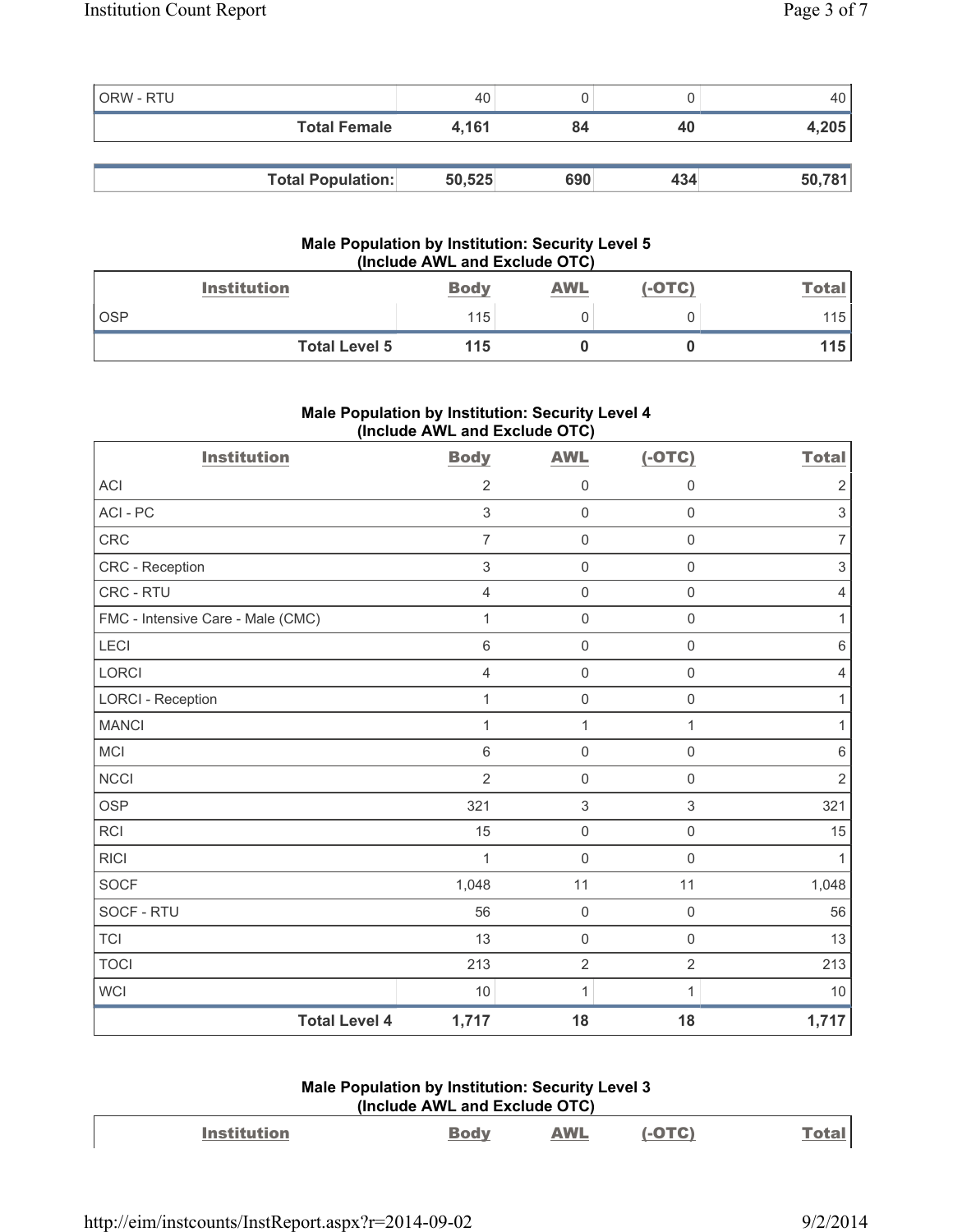| ACI                               | 21               | $\mathsf{O}\xspace$       | $\mathsf 0$         | 21               |
|-----------------------------------|------------------|---------------------------|---------------------|------------------|
| ACI - PC                          | 77               | $\mathsf{O}\xspace$       | $\mathsf 0$         | 77               |
| <b>ACI - RTU</b>                  | 1                | $\mathsf{O}\xspace$       | $\mathsf 0$         | 1                |
| <b>BECI</b>                       | $\,6\,$          | $\mathbf{1}$              | $\mathbf{1}$        | $\,6\,$          |
| CCI                               | $\overline{2}$   | $\mathsf{O}\xspace$       | $\mathsf 0$         | $\overline{2}$   |
| CRC                               | 89               | 6                         | $6\,$               | 89               |
| CRC - Cadre                       | 215              | 1                         | $\mathsf 0$         | 216              |
| CRC - Reception                   | 622              | 15                        | 11                  | 626              |
| CRC - RTU                         | 13               | $\mathbf{1}$              | $\mathsf 0$         | 14               |
| <b>FMC</b>                        | $\overline{2}$   | $\mathsf{O}\xspace$       | $\mathsf 0$         | $\mathbf 2$      |
| FMC - Intensive Care - Male (CMC) | $\mathsf g$      | $\mathsf{O}\xspace$       | $\mathsf 0$         | $\boldsymbol{9}$ |
| LAECI                             | $\hbox{9}$       | $\mathsf{O}\xspace$       | $\mathsf 0$         | $\boldsymbol{9}$ |
| LECI                              | 1,815            | 17                        | 12                  | 1,820            |
| LOCI                              | $\,6\,$          | $\mathbf 0$               | $\mathsf 0$         | $\,6\,$          |
| LORCI                             | 66               | 22                        | 15                  | 73               |
| <b>LORCI - Cadre</b>              | 212              | $\mathbf 0$               | $\mathsf 0$         | 212              |
| <b>LORCI - Reception</b>          | 493              | $\sqrt{2}$                | $\sqrt{2}$          | 493              |
| <b>MACI</b>                       | $\,$ 3 $\,$      | $\mathsf{O}\xspace$       | $\mathsf{O}\xspace$ | $\sqrt{3}$       |
| MACI - Youth                      | $\overline{7}$   | $\mathsf{O}\xspace$       | $\mathsf 0$         | $\overline{7}$   |
| <b>MANCI</b>                      | 2,162            | 19                        | 15                  | 2,166            |
| MCI                               | $\overline{4}$   | $\mathsf{O}\xspace$       | $\mathsf{O}\xspace$ | 4                |
| <b>NCCI</b>                       | $\sqrt{5}$       | $\mathsf{O}\xspace$       | $\mathsf{O}\xspace$ | $\sqrt{5}$       |
| <b>NCI</b>                        | 30               | $\mathsf{O}\xspace$       | $\mathsf 0$         | 30               |
| <b>OSP</b>                        | $\mathbf{1}$     | $\mathsf{O}\xspace$       | $\mathsf 0$         | $\mathbf{1}$     |
| PCI                               | 58               | $\ensuremath{\mathsf{3}}$ | $\mathsf{O}\xspace$ | 61               |
| <b>RCI</b>                        | 1,961            | 15                        | 11                  | 1,965            |
| <b>RICI</b>                       | $\boldsymbol{7}$ | $\mathsf 0$               | $\mathsf{O}\xspace$ | 7                |
| SCI                               | $\sqrt{2}$       | $\mathsf{O}\xspace$       | $\mathsf{O}\xspace$ | $\sqrt{2}$       |
| <b>SOCF</b>                       | 23               | $\mathsf{O}\xspace$       | $\mathsf{O}\xspace$ | 23               |
| SOCF - RTU                        | $\mathsf 3$      | $\mathsf{O}\xspace$       | $\mathsf 0$         | $\mathsf 3$      |
| <b>TCI</b>                        | 976              | 11                        | $\overline{7}$      | 980              |
| TCI - Camp                        | $\mathbf 1$      | $\mathsf{O}\xspace$       | $\mathsf{O}\xspace$ | $\mathbf{1}$     |
| <b>TOCI</b>                       | 781              | $\sqrt{2}$                | $\sqrt{2}$          | 781              |
| <b>WCI</b>                        | 1,228            | $10$                      | $\boldsymbol{7}$    | 1,231            |
| <b>WCI - RTU</b>                  | 92               | $\mathsf{O}\xspace$       | $\mathsf 0$         | 92               |
| <b>Total Level 3</b>              | 11,002           | 125                       | 89                  | 11,038           |

# **Male Population by Institution: Security Level 2 (Include AWL and Exclude OTC)**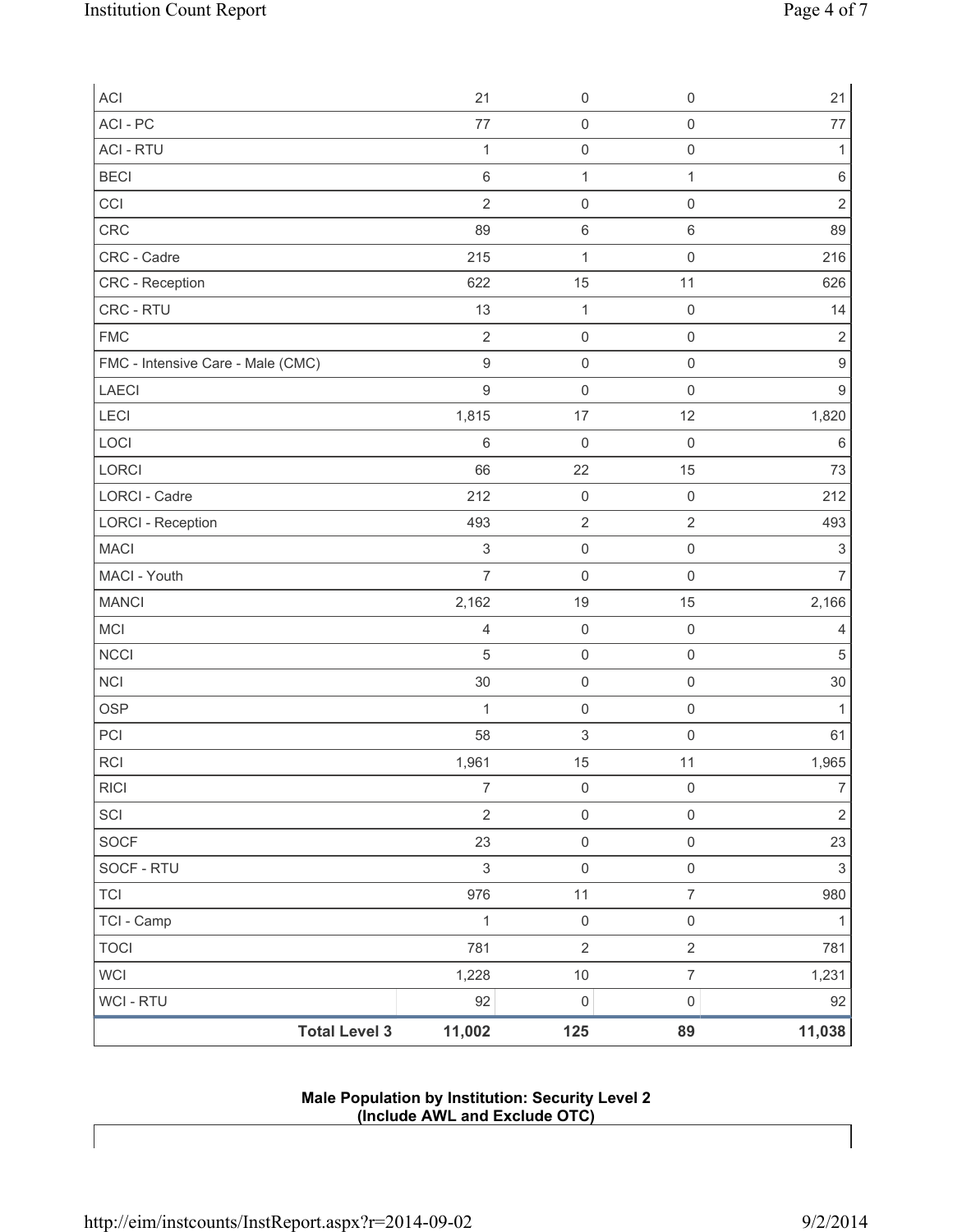| <b>Institution</b>                | <b>Body</b>    | <b>AWL</b>          | $(-OTC)$                  | <b>Total</b> |
|-----------------------------------|----------------|---------------------|---------------------------|--------------|
| <b>ACI</b>                        | 574            | $\mathbf 5$         | 3                         | 576          |
| ACI-PC                            | 68             | $\mathsf{O}\xspace$ | $\mathsf 0$               | 68           |
| <b>ACI - RTU</b>                  | 84             | $\mathsf{O}\xspace$ | $\mathsf 0$               | 84           |
| <b>BECI</b>                       | 1,546          | 28                  | 18                        | 1,556        |
| CCI                               | 1,734          | 15                  | $\overline{7}$            | 1,742        |
| <b>CRC</b>                        | 105            | 8                   | $\,$ 5 $\,$               | 108          |
| CRC - Cadre                       | 54             | $\mathsf{O}\xspace$ | $\mathsf{O}\xspace$       | 54           |
| CRC - Reception                   | 258            | $\mathbf 5$         | $\,$ 5 $\,$               | 258          |
| CRC - RTU                         | 8              | $\mathsf{O}\xspace$ | $\mathsf 0$               | 8            |
| <b>FMC</b>                        | 12             | $\mathbf 1$         | $\mathsf 0$               | 13           |
| FMC - Intensive Care - Male (CMC) | 18             | $\mathsf{O}\xspace$ | $\mathsf 0$               | 18           |
| GCI                               | 770            | 4                   | $\overline{4}$            | 770          |
| <b>LAECI</b>                      | 1,179          | 27                  | 17                        | 1,189        |
| LECI                              | 129            | $\mathsf{O}\xspace$ | $\mathsf 0$               | 129          |
| LOCI                              | 1,087          | $\,6\,$             | $\overline{4}$            | 1,089        |
| LORCI                             | 116            | 22                  | 19                        | 119          |
| LORCI - Cadre                     | 10             | $\mathsf{O}\xspace$ | $\mathsf 0$               | 10           |
| <b>LORCI - Reception</b>          | 379            | 8                   | $\overline{7}$            | 380          |
| <b>MACI</b>                       | 1,012          | $\,8\,$             | $\overline{4}$            | 1,016        |
| MACI - Youth                      | 19             | $\,$ 3 $\,$         | 3                         | 19           |
| <b>MANCI</b>                      | 36             | $\mathsf{O}\xspace$ | $\mathsf 0$               | 36           |
| <b>MCI</b>                        | 1,714          | 31                  | 20                        | 1,725        |
| MCI - Camp                        | 1              | $\mathbf 0$         | $\mathsf 0$               | 1            |
| <b>NCCI</b>                       | 1,673          | 29                  | 23                        | 1,679        |
| NCCI - Camp                       | 12             | $\mathsf{O}\xspace$ | $\mathsf{O}\xspace$       | 12           |
| <b>NCI</b>                        | 1,729          | 25                  | 19                        | 1,735        |
| PCI                               | 807            | 12                  | $\ensuremath{\mathsf{3}}$ | 816          |
| <b>RCI</b>                        | 183            | $\mathsf{O}\xspace$ | $\mathsf 0$               | 183          |
| <b>RICI</b>                       | 1,102          | 15                  | $\hbox{9}$                | 1,108        |
| SCI                               | 1,066          | $\overline{7}$      | $\,6\,$                   | 1,067        |
| <b>TCI</b>                        | 42             | $\mathsf{O}\xspace$ | $\mathsf{O}\xspace$       | 42           |
| <b>TOCI</b>                       | 22             | $\mathsf{O}\xspace$ | $\mathsf{O}\xspace$       | 22           |
| WCI                               | 67             | $\mathsf{O}\xspace$ | $\mathsf 0$               | 67           |
| WCI - RTU                         | $\overline{2}$ | $\mathsf{O}\xspace$ | $\mathsf{O}\xspace$       | $\sqrt{2}$   |
| <b>Total Level 2</b>              | 17,618         | 259                 | 176                       | 17,701       |

# **Male Population by Institution: Security Level 1 (Include AWL and Exclude OTC)**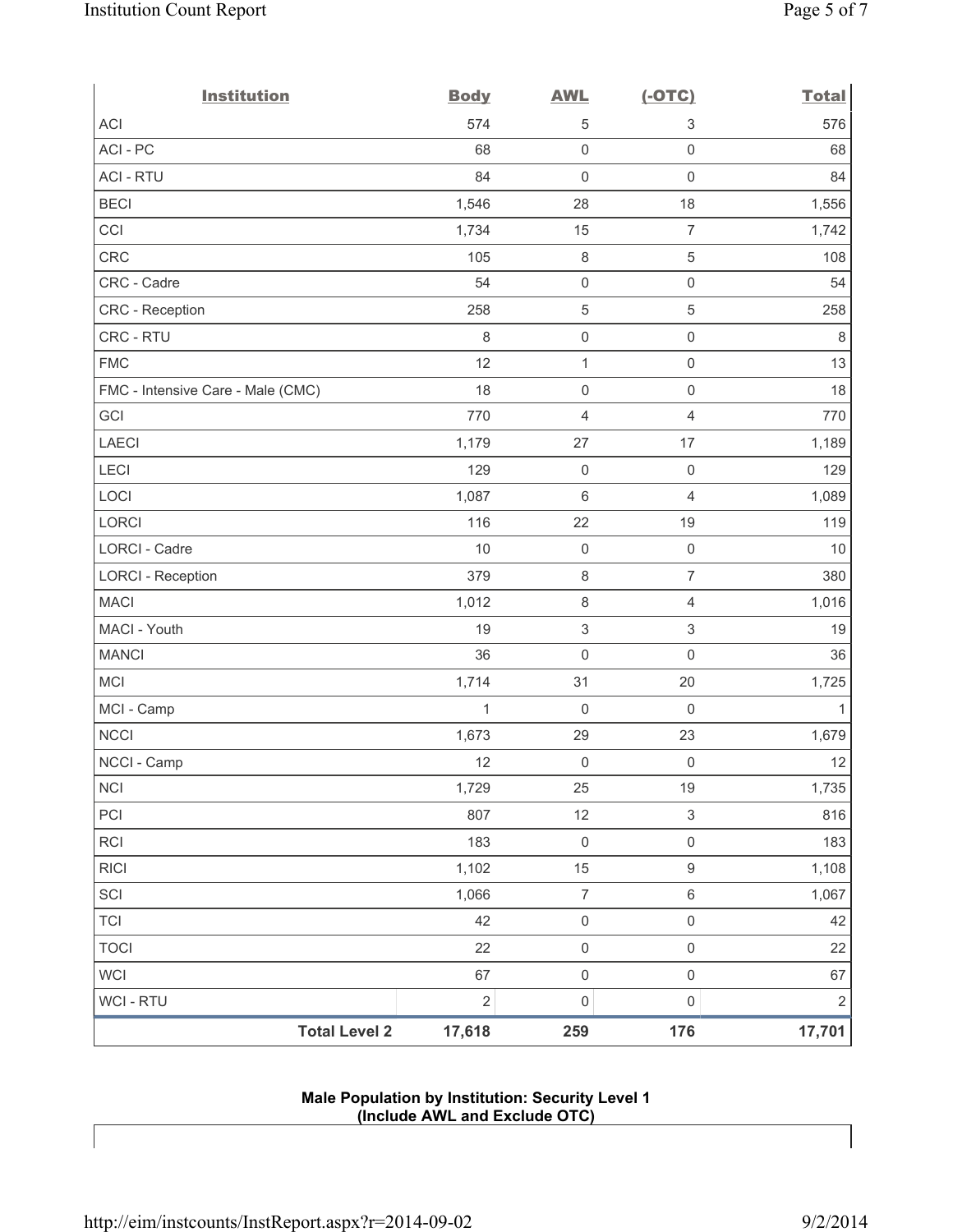| <b>Institution</b>                | <b>Body</b>    | <b>AWL</b>                | $(-OTC)$                  | <b>Total</b>   |
|-----------------------------------|----------------|---------------------------|---------------------------|----------------|
| <b>ACI</b>                        | 722            | 5                         | $\overline{2}$            | 725            |
| ACI - PC                          | 26             | $\mathbf 0$               | $\mathsf{O}\xspace$       | 26             |
| <b>ACI - RTU</b>                  | 40             | $\mathbf 0$               | $\mathbf 0$               | 40             |
| <b>BECI</b>                       | 669            | 20                        | 15                        | 674            |
| <b>BECI</b> - Camp                | 483            | $\mathbf{1}$              | $\mathsf 0$               | 484            |
| CCI                               | 882            | $\ensuremath{\mathsf{3}}$ | 3                         | 882            |
| <b>CRC</b>                        | 65             | $\ensuremath{\mathsf{3}}$ | $\ensuremath{\mathsf{3}}$ | 65             |
| CRC - Cadre                       | $\sqrt{3}$     | $\mathsf{O}\xspace$       | $\mathsf{O}\xspace$       | $\mathsf 3$    |
| CRC - Reception                   | 234            | $\sqrt{5}$                | $\overline{4}$            | 235            |
| CRC - RTU                         | 6              | $\mathsf{O}\xspace$       | $\mathsf{O}\xspace$       | 6              |
| <b>FMC</b>                        | 454            | $\overline{2}$            | $\mathsf{O}\xspace$       | 456            |
| FMC - Intensive Care - Male (CMC) | 13             | $\mathbf 0$               | $\mathsf{O}\xspace$       | 13             |
| GCI                               | 492            | 11                        | 4                         | 499            |
| GCI - Camp                        | 766            | $\mathbf{1}$              | $\mathsf{O}\xspace$       | 767            |
| <b>GCI-RTU</b>                    | $\overline{2}$ | $\mathbf 0$               | $\mathsf{O}\xspace$       | $\overline{2}$ |
| <b>LAECI</b>                      | 595            | 10                        | 5                         | 600            |
| LECI                              | 24             | $\mathsf{O}\xspace$       | $\mathsf{O}\xspace$       | 24             |
| LECI - Camp                       | 179            | $\mathbf 0$               | $\mathsf{O}\xspace$       | 179            |
| LOCI                              | 1,190          | 11                        | $\,6\,$                   | 1,195          |
| <b>LORCI</b>                      | 82             | 19                        | 16                        | 85             |
| LORCI - Cadre                     | $6\phantom{1}$ | $\mathsf{O}\xspace$       | $\mathsf{O}\xspace$       | 6              |
| <b>LORCI - Reception</b>          | 180            | $\mathbf{1}$              | 1                         | 180            |
| MACI - Minimum                    | 1,423          | 24                        | 12                        | 1,435          |
| <b>MANCI</b>                      | $\overline{7}$ | $\,6\,$                   | $\ensuremath{\mathsf{3}}$ | $10$           |
| MANCI - Camp                      | 410            | $\mathbf{1}$              | $\mathbf{1}$              | 410            |
| MCI                               | 501            | $\,6\,$                   | 3                         | 504            |
| MCI - Camp                        | 361            | $\mathsf{O}\xspace$       | $\mathsf{O}\xspace$       | 361            |
| <b>NCCI</b>                       | 577            | $\overline{4}$            | $\overline{4}$            | 577            |
| NCCI - Camp                       | 421            | $\sqrt{2}$                | 1                         | 422            |
| <b>NCI</b>                        | 758            | $10$                      | 5                         | 763            |
| <b>OSP</b>                        | $\,6\,$        | $\mathsf{O}\xspace$       | $\mathsf{O}\xspace$       | $\,6\,$        |
| PCI                               | 1,181          | 24                        | $\,$ 5 $\,$               | 1,200          |
| <b>RICI</b>                       | 1,501          | 15                        | 6                         | 1,510          |
| SCI                               | 1,021          | $\overline{7}$            | 5                         | 1,023          |
| TCI                               | 52             | 11                        | 6                         | 57             |
| TCI - Camp                        | 443            | 1                         | 0                         | 444            |
| <b>Total Level 1</b>              | 15,775         | 203                       | 110                       | 15,868         |

r